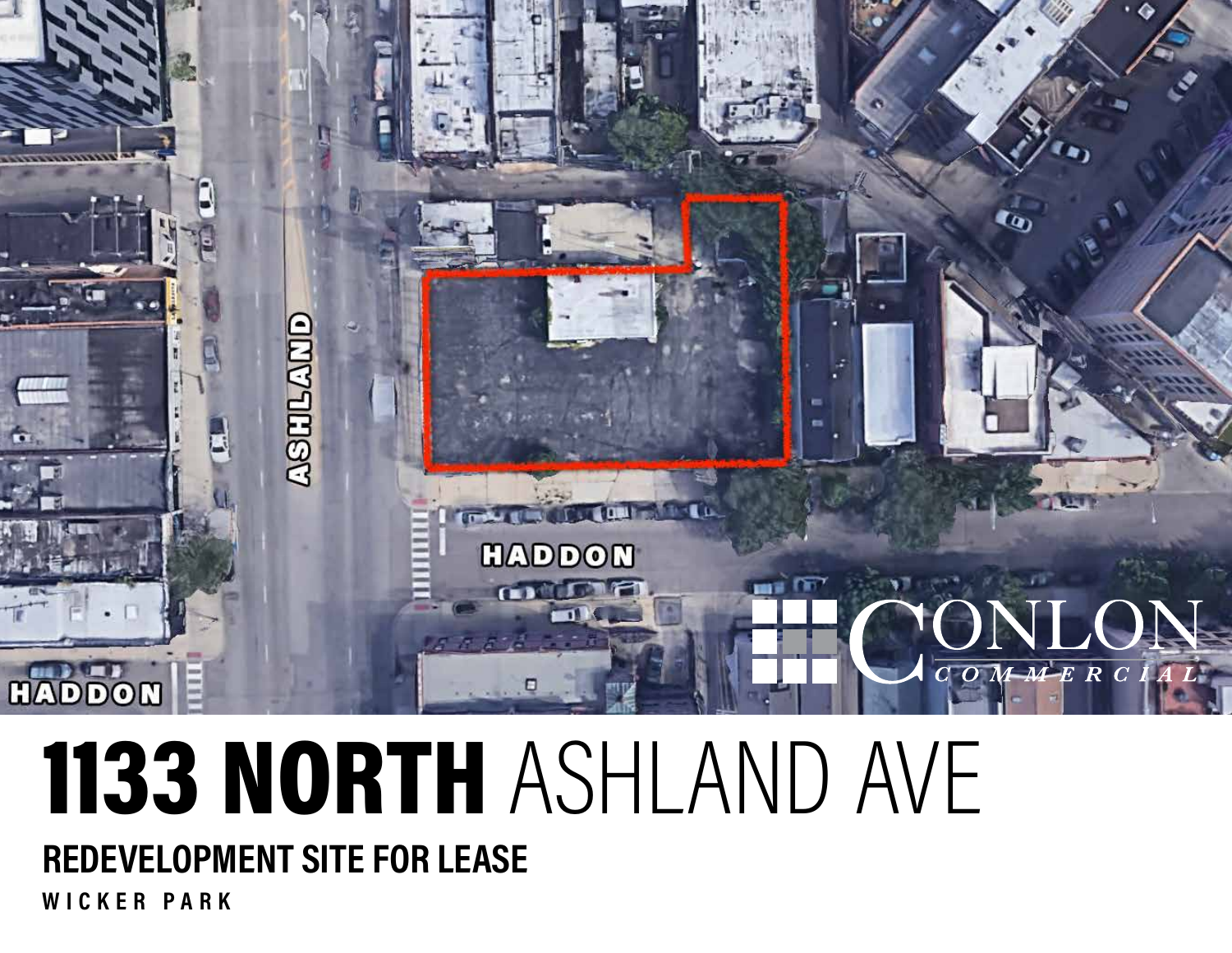## PROPERTY DETAILS

#### SIZE

▶ Land: 13,437 square feet

#### RENTAL RATE

▶ Upon request

#### COMMENTS

- ▶ Approximately 13,437 SF redevelopment site in ideal Wicker Park location
- ▶ Traffic count: 35,000 on Ashland
- ▶ Just steps from Ashland/Division/Milwaukee intersection and Division Blue Line L station and minutes from all the nightlife, restaurants and retail that Wicker Park has to offer
- ▶ Area national retail/restaurant tenants include Target, Wendy's, Intelligentsia Coffee, Starbucks, PNC Bank, Foot Locker, CVS, Dunkin' Donuts, Jewel-Osco, Ulta Beauty, Popeyes, FedEx,
- ▶ Area local retail/restaurant tenants include Gorilla Sushi, Lawn Restaurant - Hamburger, Wicker Park Athletic Club, Chopin Theatre, Dusty Grooves, Alliance Bakery, Tous Les Jours, La Pasadita
- ▶ Zoning: B1-2
- ▶ 2019 Taxes: \$15,790.42
- ▶ PIN: 17-05-300-028-0000

#### DEMOGRAPHICS

|                         | 1 M I     | 3 MI      |  |
|-------------------------|-----------|-----------|--|
| <b>POPULATION</b>       | 59,179    | 557,425   |  |
| <b>HOUSEHOLDS</b>       | 23,901    | 277,473   |  |
| <b>MEDIAN HH INCOME</b> | \$122,107 | \$105,377 |  |
| DAYTIME EMPLOYEES       | 34,028    | 761,911   |  |

*No representation or warranty is made to the accuracy herein. All broker opinions are subject to market conditions.*